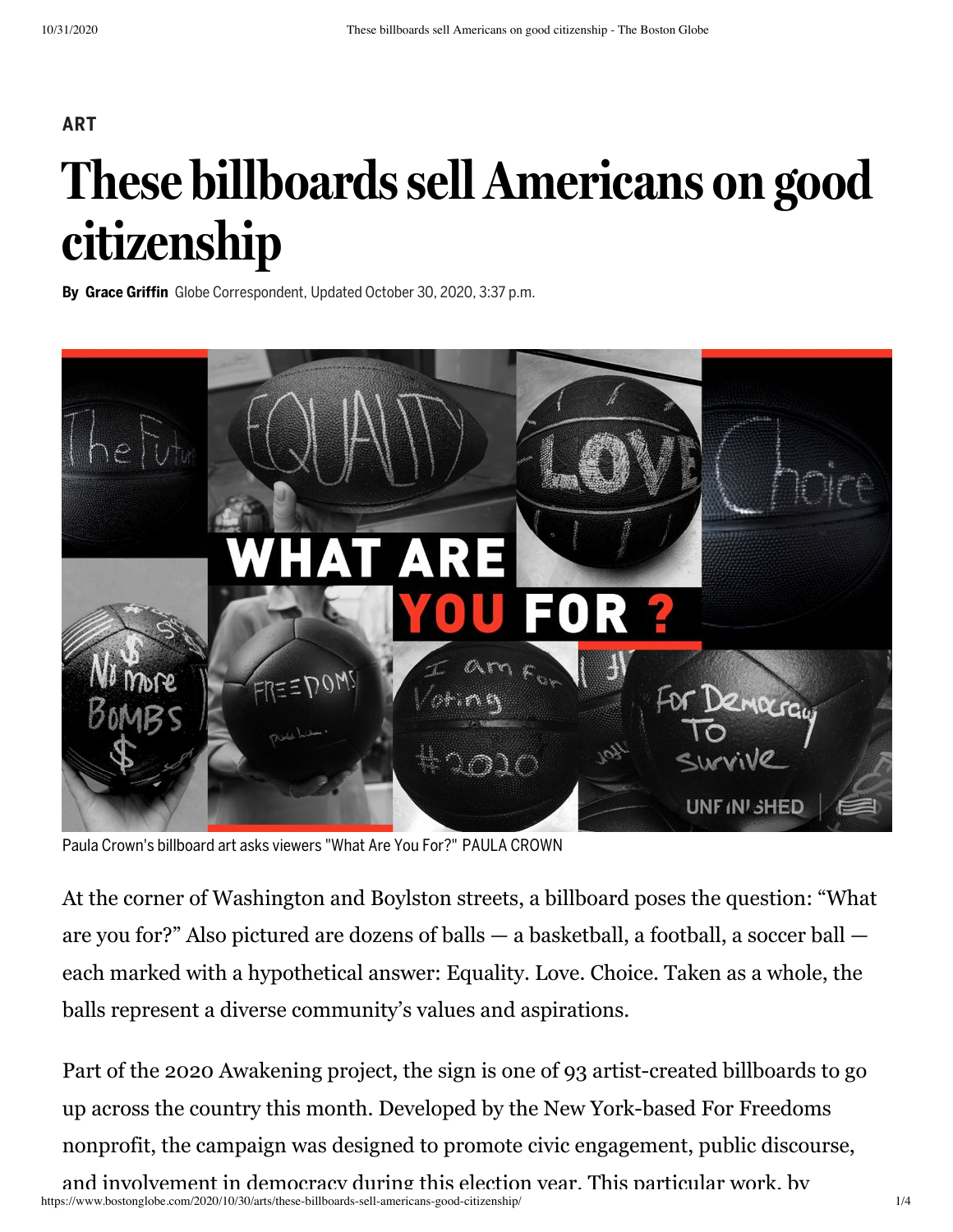Massachusetts-born artist Paula Crown, will remain on display well after Nov. 3.

"So much of our lives right now, because of COVID, are self-curated," said producer Taylor Brock, who co-created the project with For Freedoms colleague Jun Mabuchi. "A billboard is something we have no control over. … That can impact people in a different way than when they expect something."



Jonathan Gardenhire's piece "Santa Biblia" stands at the corner of Lansdowne Street and Brookline Avenue. JONATHAN GARDENHIRE

The project has lent two more billboards to the Boston skyline: "Santa Biblia" by Jonathan Gardenhire sits at the corner of Lansdowne Street and Brookline Avenue. And Joaquín Esteban Jutt's animated installation "Weapons of Mass Distraction" is parked at Lansdowne and Ipswich streets.

ADVERTISING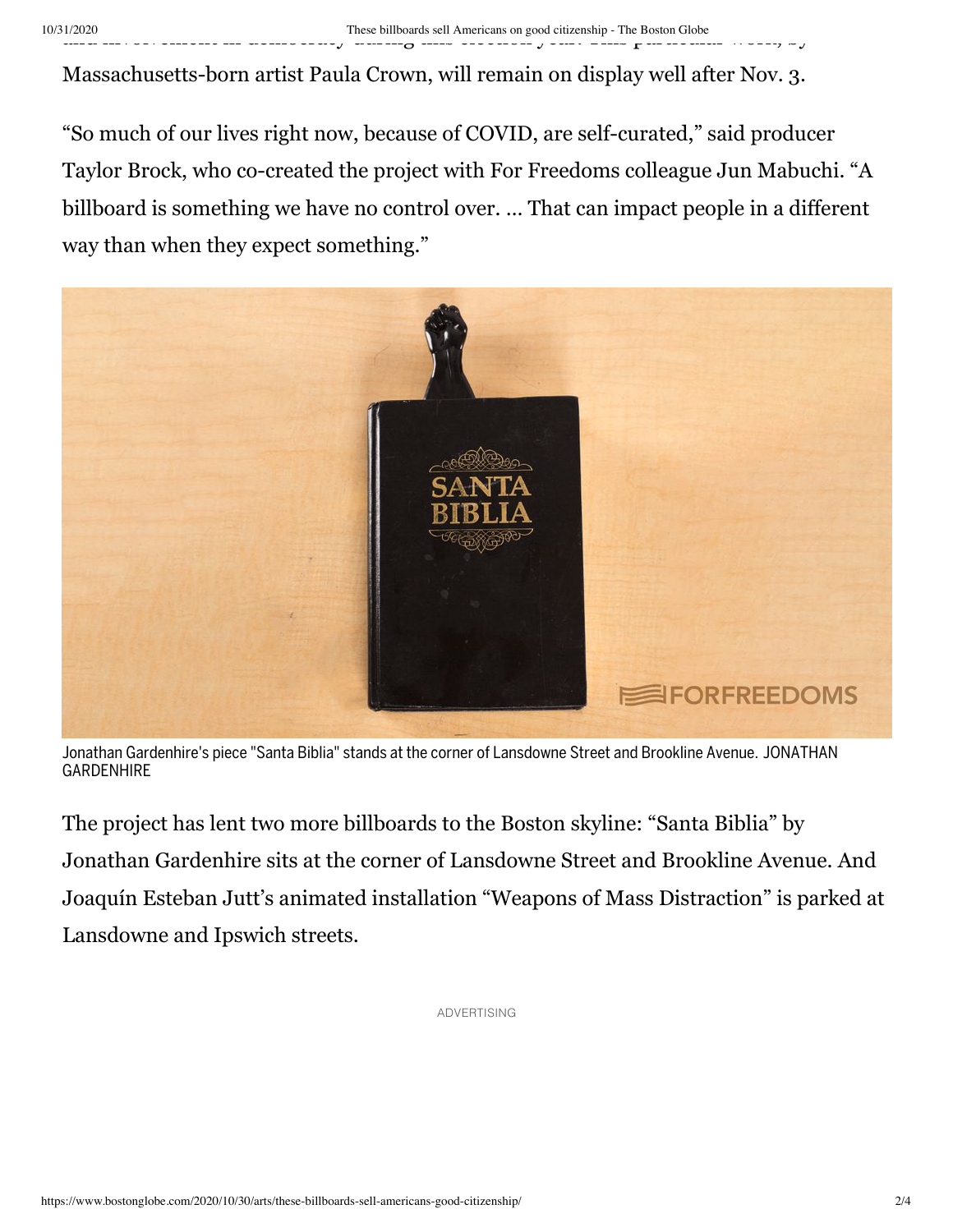

"Accessibility is always something I think about," Mabuchi said by phone from New York last week. "To be able to put art in a normal place, not like a museum, is amazing."



Joaquín Esteban Jutt's animated billboard "Weapons of Mass Distraction" can be seen at the corner of Lansdowne and Ipswich streets. JOAQUIN JUTT

Brock and Mabuchi provided each of their 77 billboard artists with the project's overarching themes of taking pause and inciting justice. The rest, Brock said, was left to interpretation. "It's all people we think are very creative, forward thinking, and asking the questions that are opening peoples' hearts and minds."

The year 2020 marks the third iteration of a nationwide For Freedoms billboard campaign; the first two coincided with the 2016 and 2018 elections.

"The ultimate goal is it gives people a moment to pause," Brock said via phone from Los Angeles. "It's about listening to not just one another, but also to ourselves. Listening to not just those we agree with, but those we disagree with. It's about healing and giving time and space to do so. It's about justice, love, and trying to incite joy."